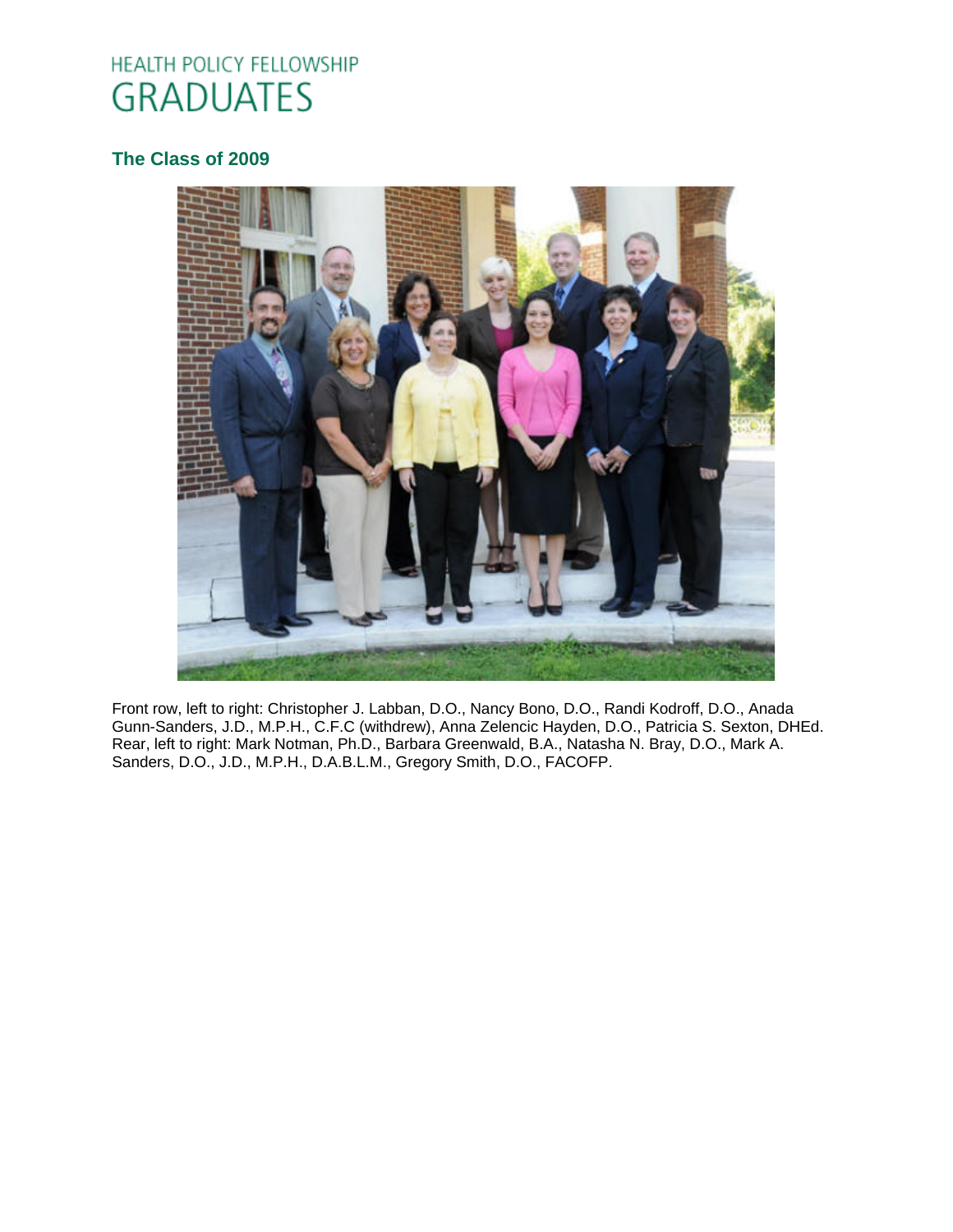

# **Nancy A. Bono, D.O. Old Westbury, New York**

#### **Graduation PowerPoint: [Childhood Obesity and the Media](https://ohio.box.com/s/7jp0hxfcffy0fia3srzo5i72wfn3jdzu)**

Nancy A. Bono, D.O., graduated Magna Cum Laude with a Bachelor of Science in Biology from Adelphi University in Garden City, New York in 1988. After her Bachelor's, she proceeded on to earn her Doctor of Osteopathic Medicine from the New York College of Osteopathic Medicine at New York Institute of Technology in 1992. She then completed her internship and residency at Long Beach Medical Center.

Dr. Bono currently serves as Clinical Associate Professor and Chairperson of the Family Medicine Department at NYCOM. She has redesigned the Doctor-Patient Relationship course to give first and second year students the opportunity to learn in small group sessions with faculty member guidance. These groups cover the most fundamental aspects of interaction with patients and involve role play and clinical case discussions. In addition to this weekly course, Dr. Bono hosts the Live Models workshop where students are able to practice male and female exams on live individuals, exposing them to some of the more intimate aspects of practicing medicine and interacting comfortably and with respect for the patient.

In academia, her supervision and participation in research endeavors showcase the most desirable qualities of the profession: genuine care, concern, and compassion for the individual balanced with the professionalism, intelligence, and the ethical standards a patient seeks in his or her ideal physician. Dr. Bono currently serves as the co-principal investigator on two different department-wide research studies: The Effects of Osteopathic Manipulative Treatment on Episodic Tension Type Headache and Vital Signs and The Effects of Music Therapy Intervention for Pre-Mature Infants: A Multi-Center Study.

In addition to her research and teaching at NYCOM, she still maintains her affiliation with Long Beach Medical Center by serving as an attending physician in the Medicine Department and Program Director of the Family Practice Residency program.

As a member of the American Osteopathic Association and the American College of Osteopathic Family Practitioners, Dr. Bono actively participates in these important and influential organizations. As the faculty advisor to the NYCOM Student Chapter of American College of Osteopathic Family Practitioners, Dr. Bono extends her knowledge and her time in a way that enriches and benefits not only the individual doctor, but her colleagues and students as well.

New York Institute of Technology/ New York College of Osteopathic Medicine sponsors Dr. Bono's participation in the Health Policy Fellowship.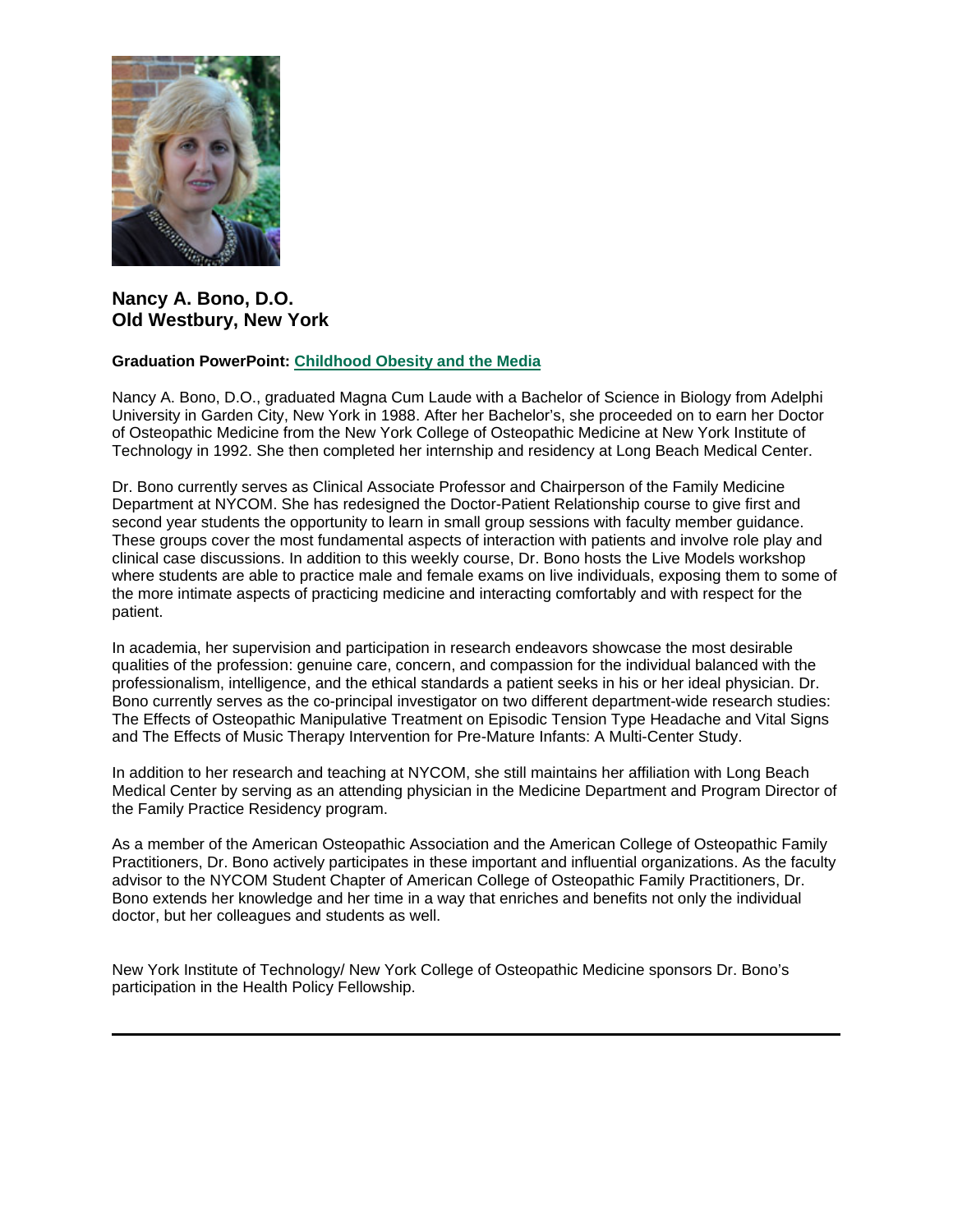

# **Natasha N. Bray, D.O. Fort Lauderdale, Florida**

## **Graduation PowerPoint: [Institute of Medicine Report on Resident Work Hours](https://ohio.box.com/s/9x1tlplvlo408b2su8g8e2ygrzh1y37b)**

#### **Policy Poster: [Institute of Medicine Report on Resident Work Hours](https://ohio.box.com/s/3djn88xlryxumg45x5gj3s7c8pn2p48m)**

Dr. Bray received her Doctor of Osteopathic Medicine from Oklahoma State University College of Osteopathic Medicine in 2003. She graduated summa cum laude from the University of Tulsa in 1999 with a B.S. in Biological Sciences. Dr. Bray completed a one-year internship at Philadelphia College of Osteopathic Medicine in 2004, followed by an Internal Medicine residency at Cambridge Health Alliance/Harvard Teaching Hospital completed in 2007. She was named Internal Medicine Resident of the Year in 2007. Dr. Bray is licensed to practice medicine in Florida and is board certified in Internal Medicine by the American Board of Internal Medicine.

She is currently an Assistant Professor of Internal Medicine at Nova Southeastern University College of Osteopathic Medicine, where she is a practicing clinician in the Health Care Center, director of the second year respiratory system course and principles of clinical medicine course. In addition to teaching general internal medicine topics, she serves as the Associate Program Director for the Internal Medicine residency program at Broward General Hospital. Her committee work includes curriculum committee, syllabus review committee and the curriculum revision committee.

Dr. Bray is a member of the American Osteopathic Association (AOA), American College of Osteopathic Internist (ACOI), the American College of Physicians (ACP), the Florida Osteopathic Medical Association, and the Broward County Medical Association. She served as the student member on the American Osteopathic Association Board of Trustee in 2002-2003. Dr. Bray serves as the medical director for the Osteopathic Physician Education Network and serves as an NBOME question writer.

Nova Southeastern University College of Osteopathic Medicine sponsors Dr. Bray's participation in the Health Policy Fellowship.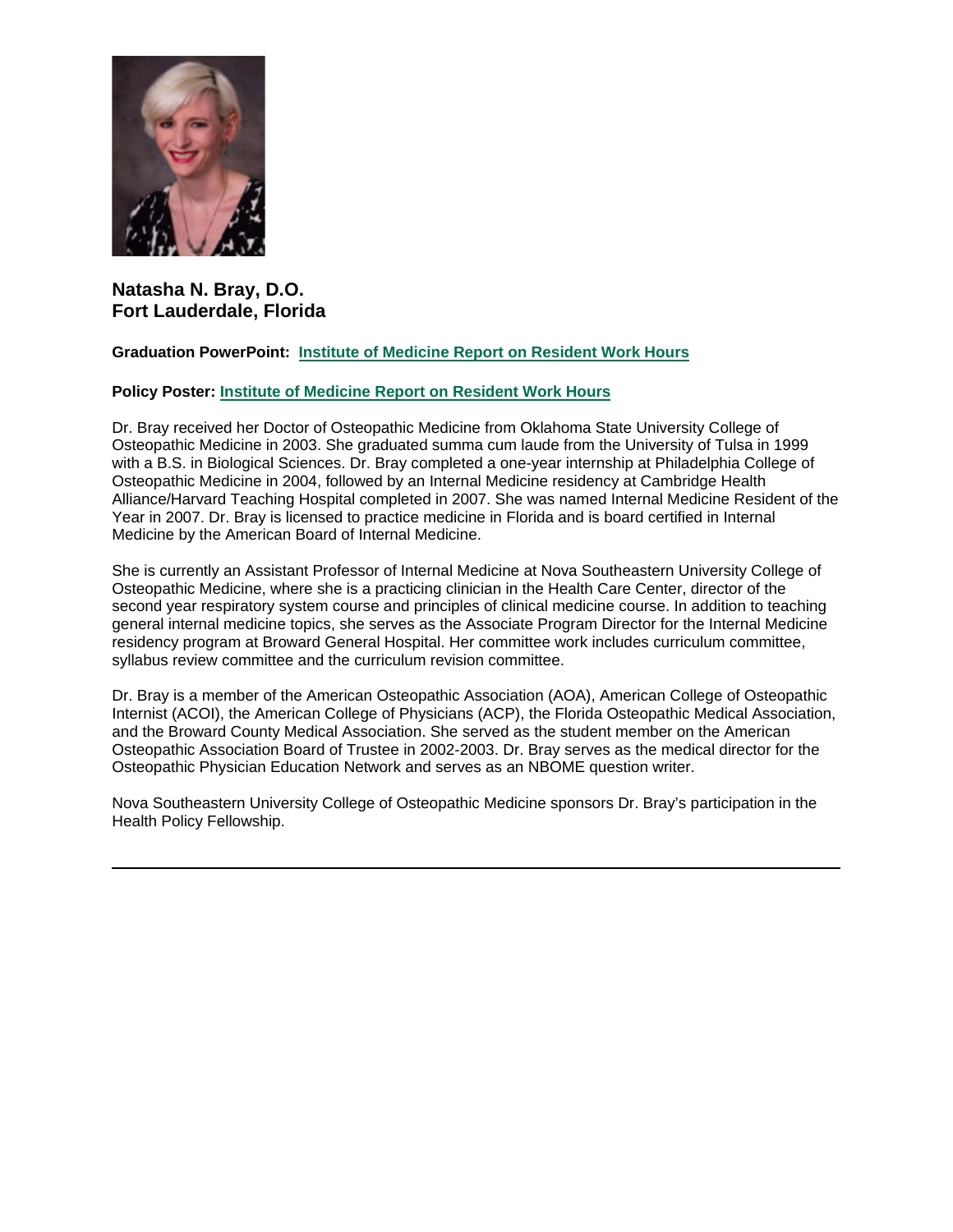

## **Barbara Greenwald, B.A. Old Westbury, New York**

#### **Graduation PowerPoint: [Allowing MDs to Serve Osteopathic Residencies: The High Ground](https://ohio.box.com/s/6gifmcm6qd16slvvkzmzuja3y2ay0loy)**

Barbara received her Bachelor of Arts degree in English, with honors, from the University of Michigan in 1975. Her subsequent education has been on the job. In 1998, she made a mid-life career change into journalism, which led to her taking a position with the American Osteopathic Association (AOA) in 2004 as a staff editor on The DO magazine. In the fall of 2007, she moved to New York, where she continues to work for the osteopathic medical profession.

Currently, Barbara serves as the coordinator of project development for Barbara Ross-Lee, DO, the vice president for health sciences and medical affairs at the New York Institute of Technology, which is the parent school of the New York College of Osteopathic Medicine in Old Westbury, NY. Since arriving at NYCOM, she has written grant and endowment proposals and managed NYCOM's pre-accreditation selfstudy project, which includes a self-study document and the organization of materials to be inspected on site by the Commission on Osteopathic College Accreditation (COCA) team. In September 2008, she will assume additional responsibilities as the executive director of the New York State Osteopathic Medical Society.

As an AOA staff editor, Barbara wrote in-depth features and news articles about all aspects of osteopathic medicine - from medical education to national and state legislation to the unique identity of osteopathic physicians. She collaborated with AOA staff from all departments, as well as with DOs in a variety of occupations and positions on state and federal commissions, committees and task forces.

Prior to working for the AOA, Barbara was an award-winning community newspaper writer and editor.

NYIT sponsors Barbara's participation in the Health Policy Fellowship.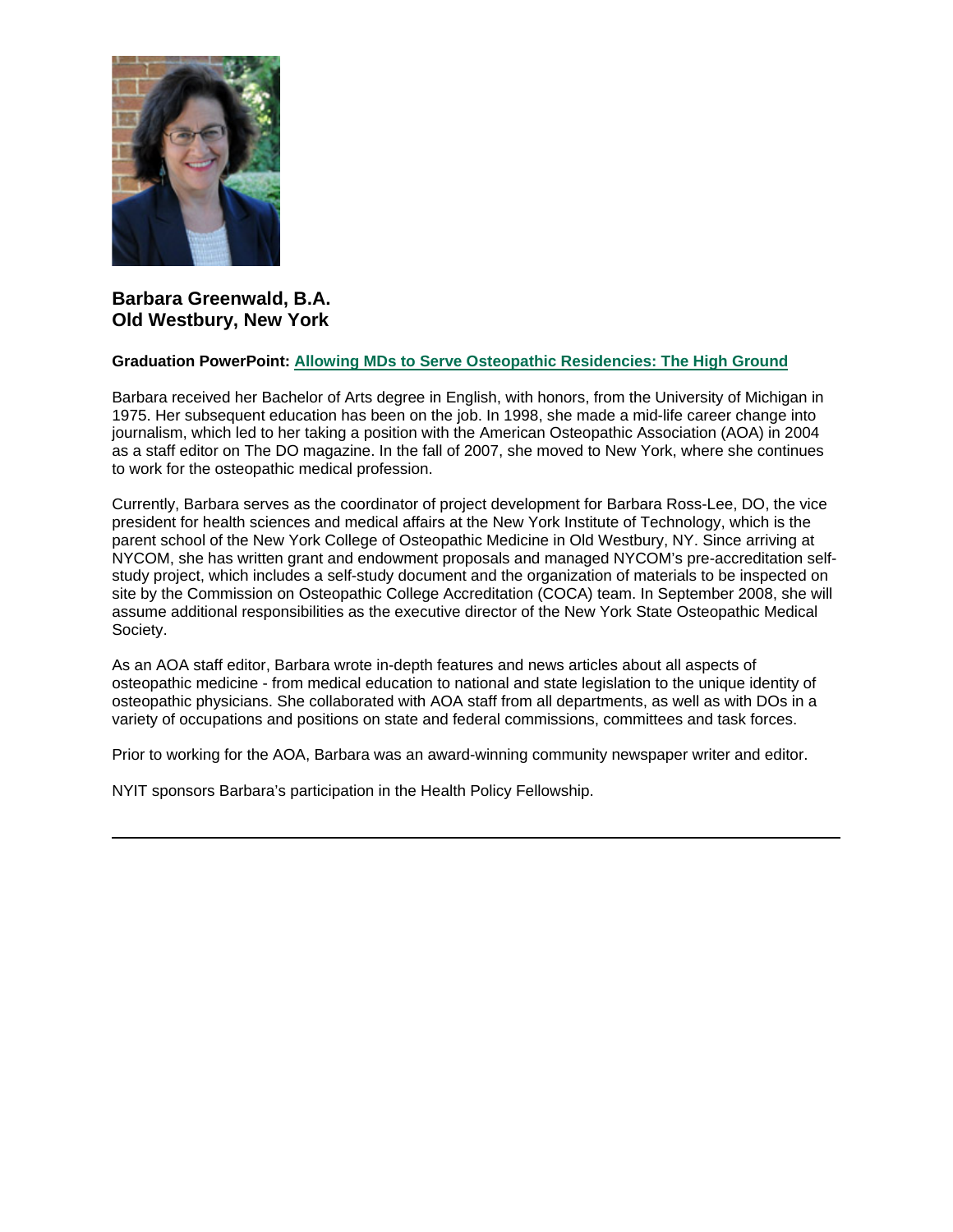

**Anna Z. Hayden, D.O. Fort Lauderdale, Florida**

#### **Graduation PowerPoint: [Reducing Scheduled Drug Diversion & Abuse in Florida](https://ohio.box.com/s/8ktpyci2qndlhhxo80haq2eah0rl6pqq)**

Anna Z. Hayden, D.O. is a 1988 graduate of the University of Health Sciences-Kansas City, Missouri. She completed her rotating internship at Humana Hospital of The Palm Beaches in June 1989 and also a rotating family practice residency at Nova Southeastern University College of Osteopathic Medicine in 1991. She has been boarded by the American Osteopathic Board of Family Physicians since 1992.

Currently Dr. Hayden is President of the Florida Osteopathic Medical Association. She has been involved as a trustee for FOMA since 1992. She has served as a delegate to the AOA since 2003. In 1996 she served as the first female president of the Broward County Osteopathic Medical Association and remains active on their Board of Governors. In 2000 she served two terms as Chief of Family Medicine at Broward General Medical Center. In 2007 she received a prestigious award among her peers from Community Health Services at the North Broward Hospital District called the "Physician Champion Award." Recently she was appointed by the governor to serve as co-chair on the Florida Medicaid Drug Utilization Review (DUR) Board for the American health Care Association (AHCA). She is involved in Community Health Center's and Broward General Medical Center's Quality Care Committee. She also serves on Community Health Services Pharmacy and Therapeutics Committee. In the past she served on the Credentials & Qualifications Committee, Infectious Control Committee, and Graduate Medical Education Committee all at Broward General Medical Center.

Dr. Anna Hayden has been caring for the community of downtown Fort Lauderdale for twenty years. For ten years she was employed by Nova Southeastern University. The practice was sold to the North Broward Hospital District in 1999 and she has remained at the same site. Currently she also serves as clinical associate professor at Nova Southeastern University College of Osteopathic Medicine. The site has been a training center for third and fourth year medical students, physician assistant students, medical assistants, and residents.

The Florida Osteopathic Medical Association is her proud sponsor.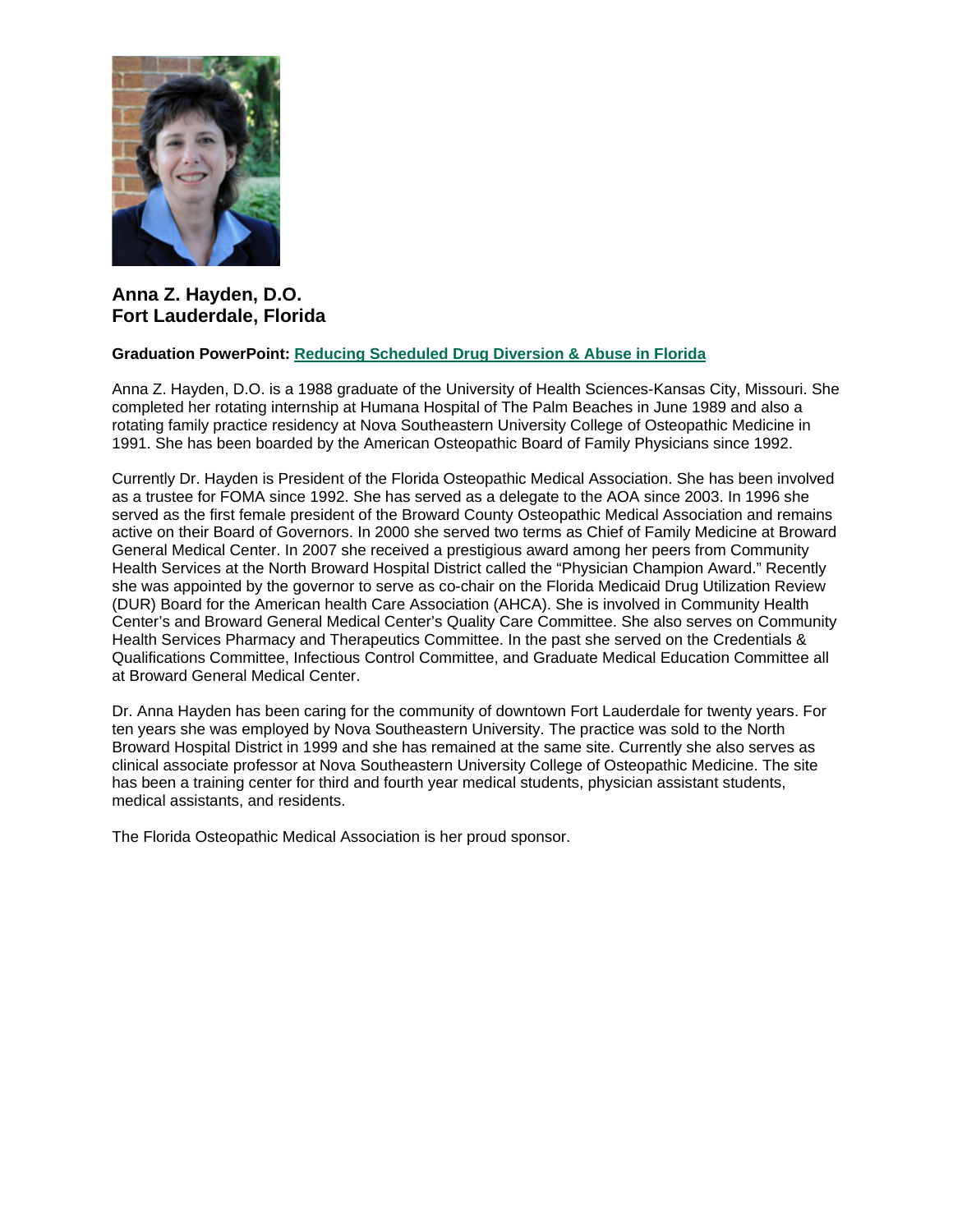

Anna Hayden, D.O., and Natasha Bray, D.O., on Capitol Hill visiting the Health legislative aid for Senator Bill Nelson.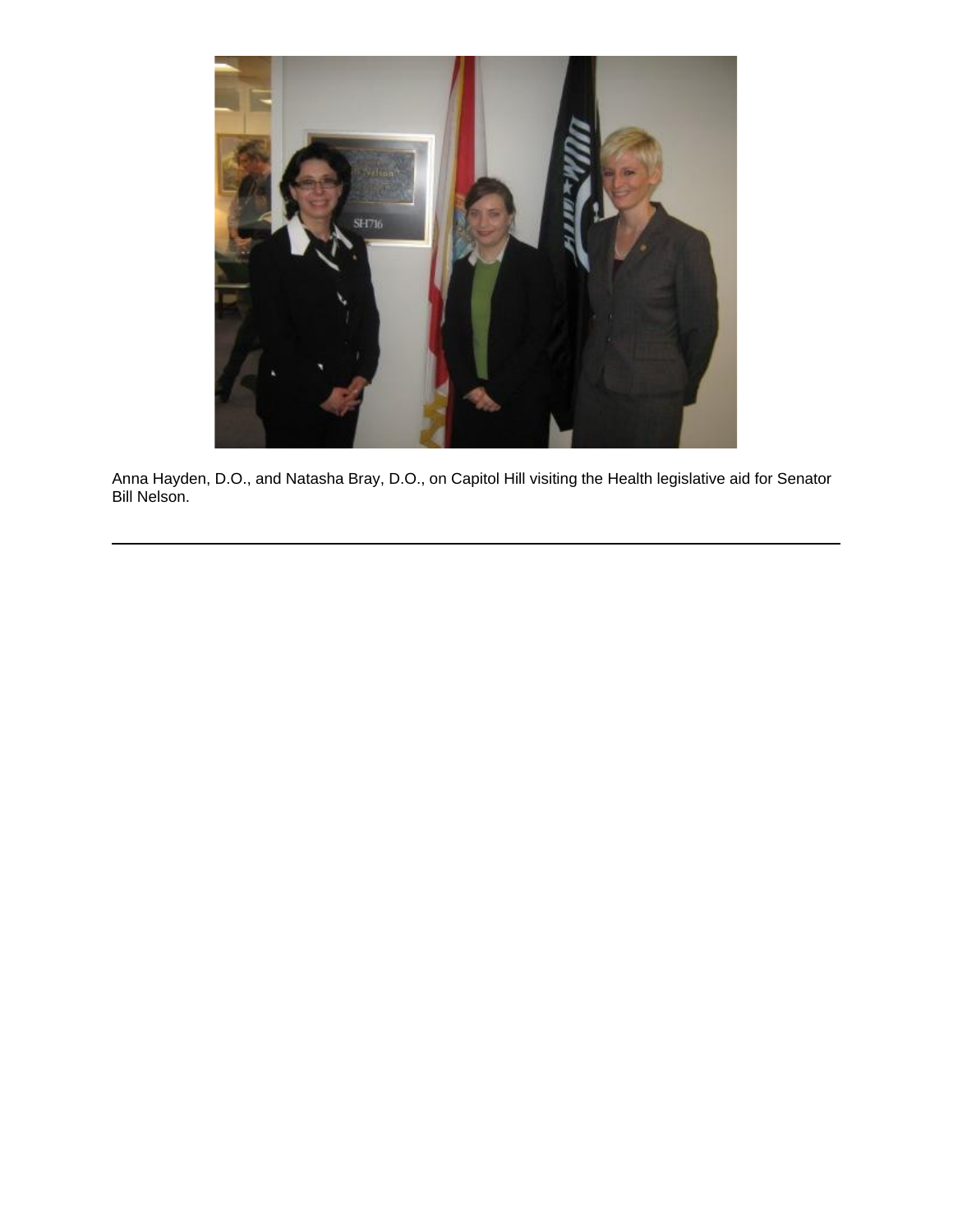

# **Randi Kodroff, D.O. Florence, New Jersey**

#### **Graduation PowerPoint: [Physicians and Pharmaceutical Companies-Breaking the Bond](https://ohio.box.com/s/xtx3txyi6rp6mrru0mwa2qppbp8v3q5u)**

Dr. Randi Kodroff is a Board Certified Family Practitioner. She graduated from University of Health Sciences- College of Osteopathic Medicine (now KUMB) in 1985. Prior to attending medical school, Dr. Kodroff received her Bachelors degree in Biology from Temple University in 1981, graduating cum laude and winning the James A. Harrison award for excellence in Biology. Dr. Kodroff was awarded a Heath Professions Scholarship Program scholarship from the United States Air Force. Following a one-year rotating internship, she served as General Medical Officer at McGuire Air Force Base. During her tenure in the Air Force, she served as Director of the Laboratory and Radiology services in the Clinic. She also served as Acting Medical Director at the USAF McGuire Clinic from June through September 1989. In 1990, she received an Honorable Discharge from the United States Air Force. The following year, she practiced in Morrisville, Pennsylvania as a General Practitioner and Clinical Research sub-investigator.

In 1991, she opened a Private Practice, Hamilton Physicians Group (HPG), with two partners. The practice grew to over 14,000 active patients over the next six years. With the changes in practice climate, she and her partners sold her practice to a Trenton area hospital and continued to practice at the same location until 2004. In 2005, Dr. Kodroff took a Family Practice position with Catholic Health East, first at Nazareth hospital in Philadelphia and now with Lourdes Medical Associates in Florence, NJ.

Dr. Kodroff has served on the QA and credentialing committee for Aetna US HealthCare. She has been a speaker at various engagements, from pharmaceutical companies to Health Updates at Bloomberg LLC. She was recently elected treasurer of NJAOPS for the 2008-2009 year.

Dr. Kodroff is the mother of three children; Sean Silverbrook, born 1985, Julie Silverbrook, born 1987, and Cheryl Silverbrook, born 1987.

Dr Kodroff is sponsored by the New Jersey Association of Osteopathic Physicians and Surgeons.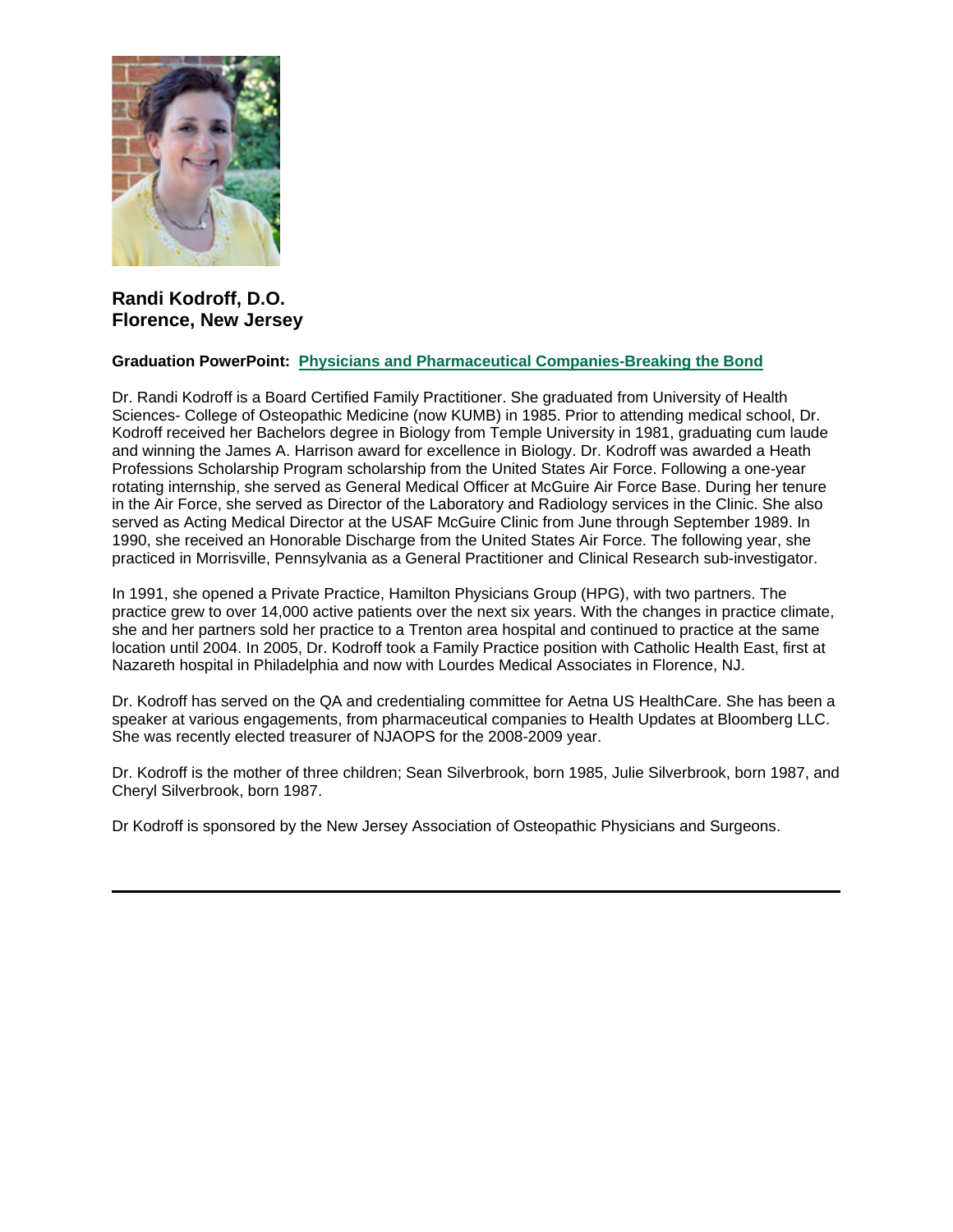

# **Christopher J. Labban, D.O. Mesa, Arizona**

#### **Graduation PowerPoint: [Challenges in Improving Healthcare Delivery in the Medically](https://ohio.box.com/s/m8e9u835sjea7qekw00h8xapxxxbab5r)  [Underserved Areas in the United States](https://ohio.box.com/s/m8e9u835sjea7qekw00h8xapxxxbab5r)**

Dr. Christopher J. Labban received his Doctor of Osteopathy degree from the University of Osteopathic Medicine and Health Sciences (now Des Moines University) in 1989. He graduated from Rutgers University in 1985 with a degree of BS in biology. He completed his internship at St. Peter's Medical Center/Robert Wood Johnson Medical School in New Jersey in 1990, and he completed his residency in family medicine at St. Joseph's Medical Center in Stamford, Connecticut in 1993. He is board certified in family medicine by the American Board of Family Practice.

Dr. Labban is a member and a delegate of the Arizona Osteopathic Medical Association (AOMA), the American Osteopathic Association, and the American Academy of Family Physicians. He is an active member of the Legislative Affairs Committee as well as the Payer Relations Committee, both with the AOMA. He is an adjunct clinical professor with Midwestern University (Chicago College of Osteopathic Medicine) in Glendale, Arizona, as well as Grand Canyon University in Phoenix, Arizona. He is a recipient of "America's Best Doctors Award" in 2006 and 2008 and "Physician of the Year" award in 2003. Also, he is a recipient of the Seneca Nation of Indians Appreciation Award in 1996, Army Recognition Award in 1991(Essex Troop/2nd Battalion/102nd of 50th Armor Division), and Kilmer Oak Award and Leadership Excellence Award in 1985, while attending Rutgers University.

Dr. Labban has been a family physician for fifteen years. For the past eight years he has served as medical director and family physician at Southwest Medical Center in Gilbert/Mesa, Arizona. Prior to this position, he worked as a family physician in Gilbert, Arizona (1998-2000), worked with the National Health Service Corp (1993-1998), and served as medical director for the Cattaraugus Indian Reservation Health Center, in Irving, New York.

The Arizona Osteopathic Medical Association is sponsoring Dr. Labban's participation in the Health Policy Fellowship.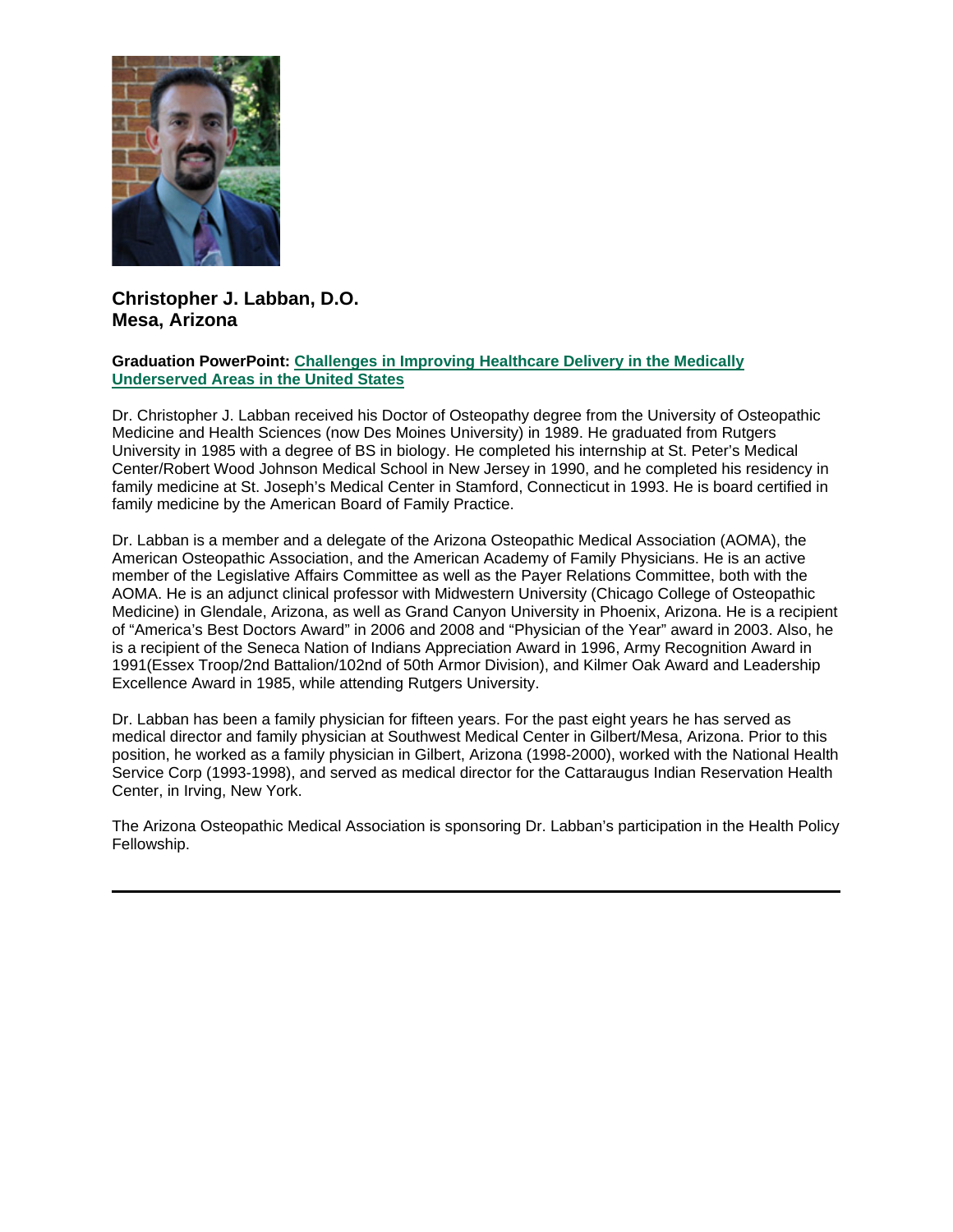

# **Mark Notman, Ph.D. East Lansing, Michigan**

#### **Graduation PowerPoint: [OPTI Policy Issues for the 21st Century](https://ohio.box.com/s/uhfhtvn2l2xqz8p2oasuymd1jjzvlrot)**

Dr. Notman received his Ph.D. in medical anthropology from Michigan State University in 1991. His dissertation focused on the effects of Diagnosis Related Groups (Medicare prospective payment) on health care delivery. He did his undergraduate work at Western Michigan University and the University of Michigan—Flint, where he graduated (with honors) with a degree in anthropology in 1979. In 1982, he participated in a course on medical anthropology at La Universidad Autonoma de Querétaro while conducting fieldwork on aging and social networks in Mexico.

Mark currently represents Michigan's medical schools as a gubernatorial appointee to Michigan's HIT (Health Information Technology) Commission, legislatively created in 2006 to promote health information exchange within the state. He is a founding board member of the American Osteopathic Association of Medical Informatics (since 2003) and is co-chair of the Michigan Osteopathic Association's Informatics and Technology Committee (member since 1996). From 2001-2004 Mark served as vice-chair of the AACOM's Council for Information Technology and currently is a member of its Council of Financial Officers. Other professional activities include serving as a medical informatics consultant to the College of Medicine, University of Malawi, and the Malawi Ministry of Health (1999-2003); consulting for the Michigan Center for Rural Health (2001-2004); and serving on the board of the Association for the Behavioral Sciences and Medical Education (1996-1999). In 2007 Dr. Notman received a Presidential Citation from the Michigan Osteopathic Association, and in 1999 he was a recipient (with colleagues) of the Michigan Osteopathic Foundation's Andrew Taylor Still Achievement Award ("The Andy").

Dr. Notman, an associate professor, currently is the Executive Director of Administrative Services for the Michigan State University College of Osteopathic Medicine (MSUCOM), serving as the college's Chief Financial and Technical Officers. Prior to this position, he served for eight years as the Executive Director of Medical Informatics for MSUCOM as well as co-director of the Primary Care Ambulatory Clerkship for eight years. In 1991, he conducted a comprehensive evaluation of Michigan's osteopathic postgraduate training programs which helped provide focus for MSUCOM's Consortium for Osteopathic Graduate Medical Education and Training (COGMET) (currently its Statewide Campus System and AOA-linked OPTI). Mark serves on a number of college and university committees (e.g., Promotion and Tenure, College Advisory Council, Learning and Assessment Center Finance Committee, Health Information Technology Steering Committee) and teaches in courses dealing with the doctor-patient relationship (communication skills); ethics, policy, and jurisprudence; behavioral medicine; culture, chronic illness, and disability; and managed care and clinical decision making.

Mark's involvement with the AOA Health Policy Fellowship is sponsored by MSUCOM.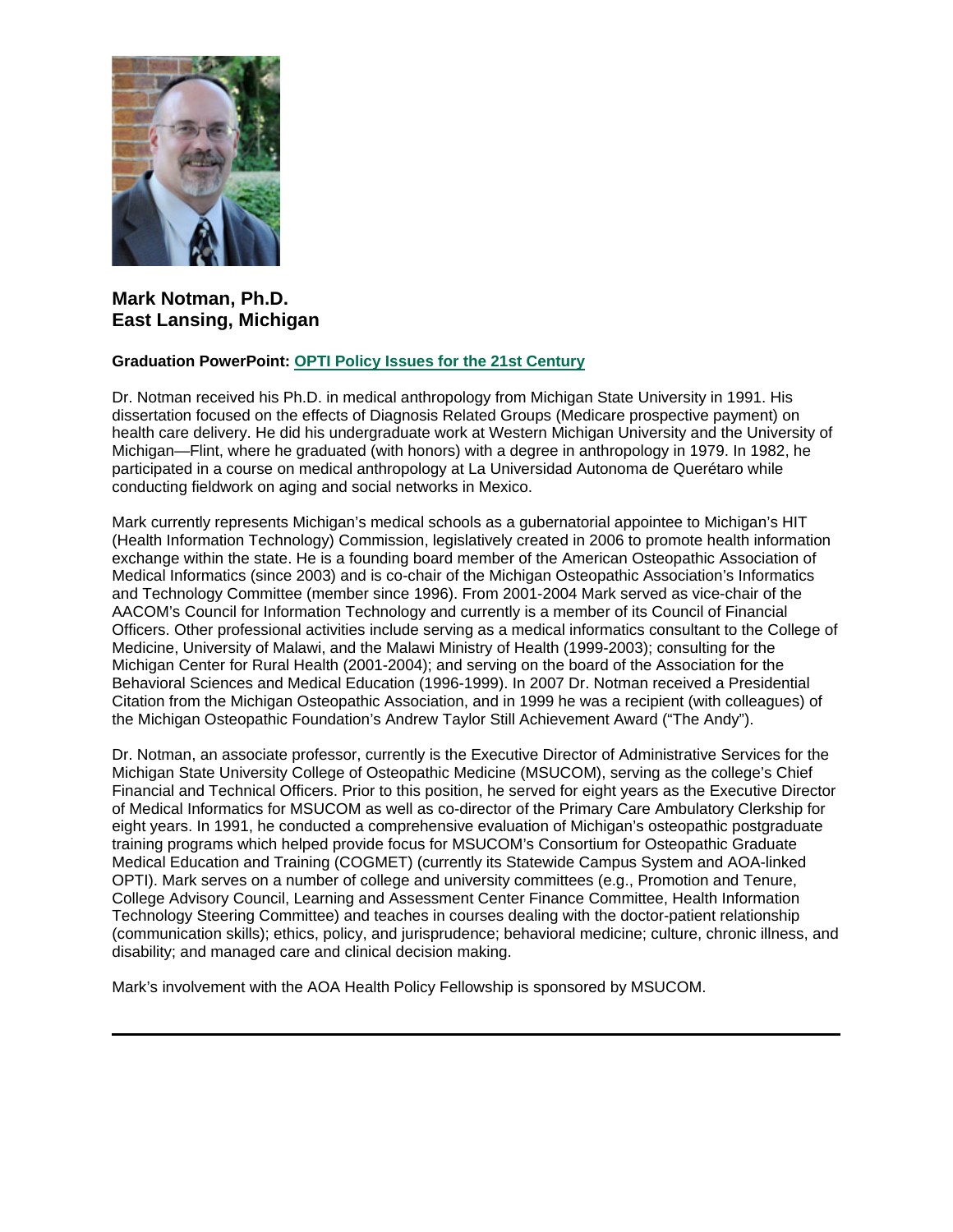

# **Mark A. Sanders, D.O., J.D., M.P.H., D.A.B.L.M. Fort Worth, Texas**

#### **Graduation PowerPoint: [Retooling the Health Care Workforce for an Aging America Act Of 2009](https://ohio.box.com/s/4meq8l5gpdcp0raso354yx1p79p2tmkj)**

Dr. Sanders received his medical degree from the University of North Texas Health Science Center (1998) as well as his MPH (2006) with a focus on Health Management and Policy. He is currently completing his Doctorate in Public Health in the same area as well. He obtained his law degree from Texas Wesleyan University (2004) and is completing his LL.M. degree in Elder Law through Stetson University Law School. Dr. Sanders completed his residency in Family and Osteopathic Manipulative Medicine (2001) and a Fellowship in Geriatric Medicine (2002) at UNTHSC/OMCT. He completed the Faculty Scholar Program in Palliative Medicine at Harvard Medical School (2004). He is board certified in Family Medicine, Geriatric Medicine, Hospice and Palliative Medicine, and Legal Medicine. He is also a certified medical director and mediator.

Dr. Sanders is a member of the American Osteopathic Association (AOA), American College of Osteopathic Family Physicians (ACOFP), Texas Osteopathic Medical Association (TOMA), American College of Legal Medicine, American Bar Association (ABA) and State Bar of Texas. He is currently the President Elect of TOMA District II and also has served as its Treasurer. He was selected as Chair of TOMA End of Life Committee as well as a TOMA representative. Dr. Sanders has received the AOF Emerging Leader Award and TOMA Young Physician of the Year award. He is a Costin Fellow at Midwestern University. He has spoken on medical legal topics locally, nationally and internationally.

Dr. Sanders joined the faculty at UNTHSC after completing his training. He currently is an Associate Professor, Chief of the Division of Palliative Medicine, Course Director for Clinical Medicine 3 and 4, and Course Director for Community Resources. He also is medical director for UNTHSC Student and Employee Health Clinic, Travel Medicine Clinic, and Executive Wellness Center. He is on several committees at UNTHSC, including the bylaws and retention committee. He also is an attorney and counselor at Dr. Sanders Law in Fort Worth. Dr. Sanders has served as Chief of the Division of Research and Education as well as Course Director for Clinical Medicine 1 and 2.

The University of North Texas Health Science Center at Fort Worth sponsors Dr. Sanders participation in the Health Policy Fellowship.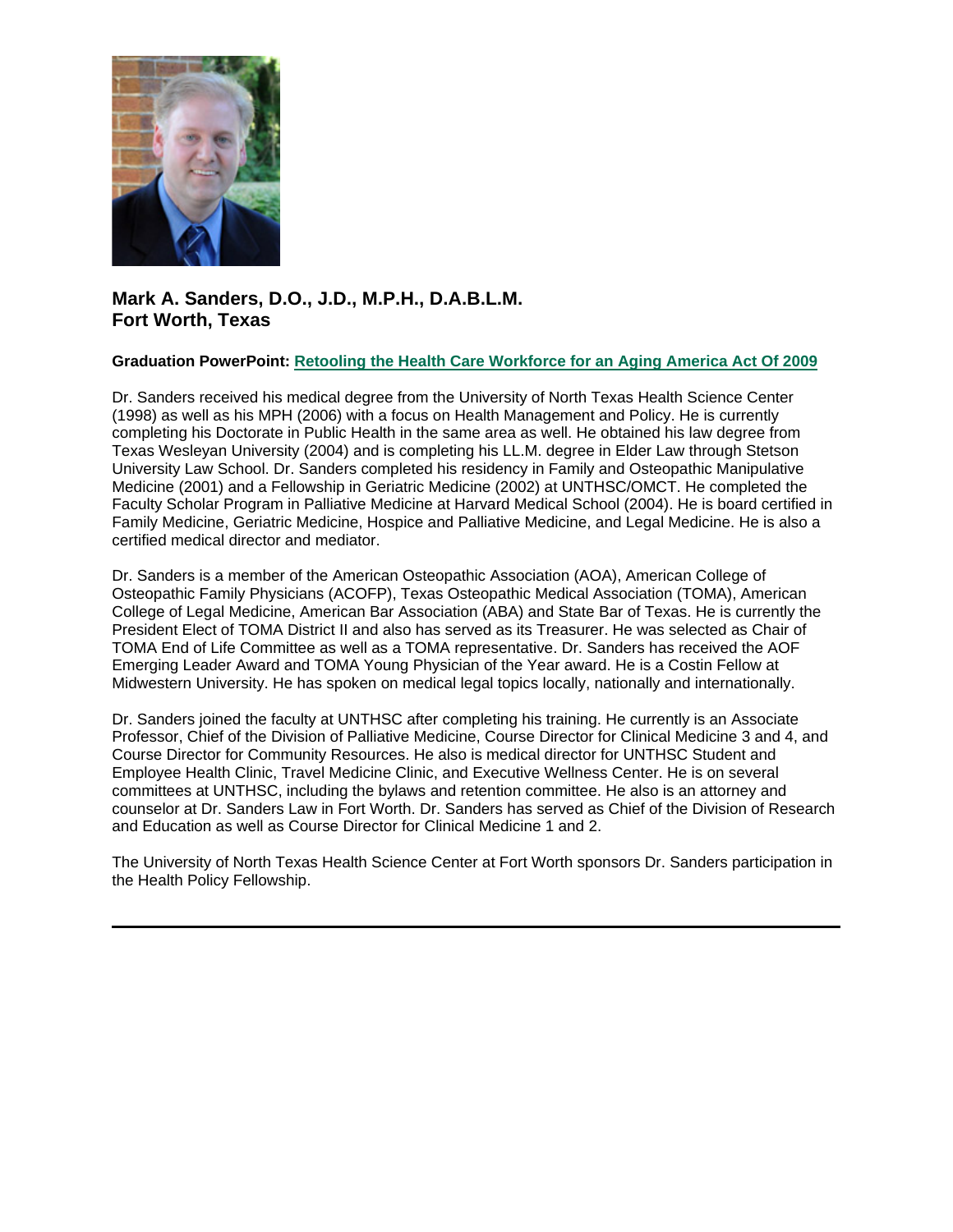

## **Patricia S. Sexton, DHEd Kirksville, Missouri**

#### **Graduation PowerPoint: [The Key to Positive Health Outcomes for Missouri…](https://ohio.box.com/s/kd101wx1feixsra7ptmf2tonusxji69y)**

### **Policy Poster: [The Key to Positive Health Outcomes for Missouri…](https://ohio.box.com/s/gknov2h5pz85z18ufaanpwynffux2i0d)**

Dr. Sexton received her Doctorate in Health Education in 2007 from A.T. Still University School of Health Management. She graduated with a Masters degree in molecular microbiology from the University of Missouri School of Medicine in 1988, and from Rockhurst University with a Bachelors degree in biology in 1986.

She has been with the Kirksville College of Osteopathic Medicine since 1988, first doing bench research in fetal alcohol syndrome and later in cataractogenesis. She was appointed to the faculty in 1994 and took on teaching responsibilities in human biochemistry, human nutrition, research ethics, and later, medical humanities topics. She is currently in the Department of Family Medicine and has a joint appointment as Director of Research for the School of Health Management.

Dr. Sexton is a member of the Society of Teachers of Family Medicine, the International Society of Medical Science Educators, Sigma Xi, and is an active member of the Society of Osteopathic Medical Educators within the American Association of Colleges of Osteopathic Medicine (AACOM). She recently led a group that created the National Academy of Distinguished Osteopathic Medical Educators, the first national educator's academy.

AT Still University - Kirksville College of Osteopathic Medicine sponsors Dr. Sexton's participation in the Health Policy Fellowship.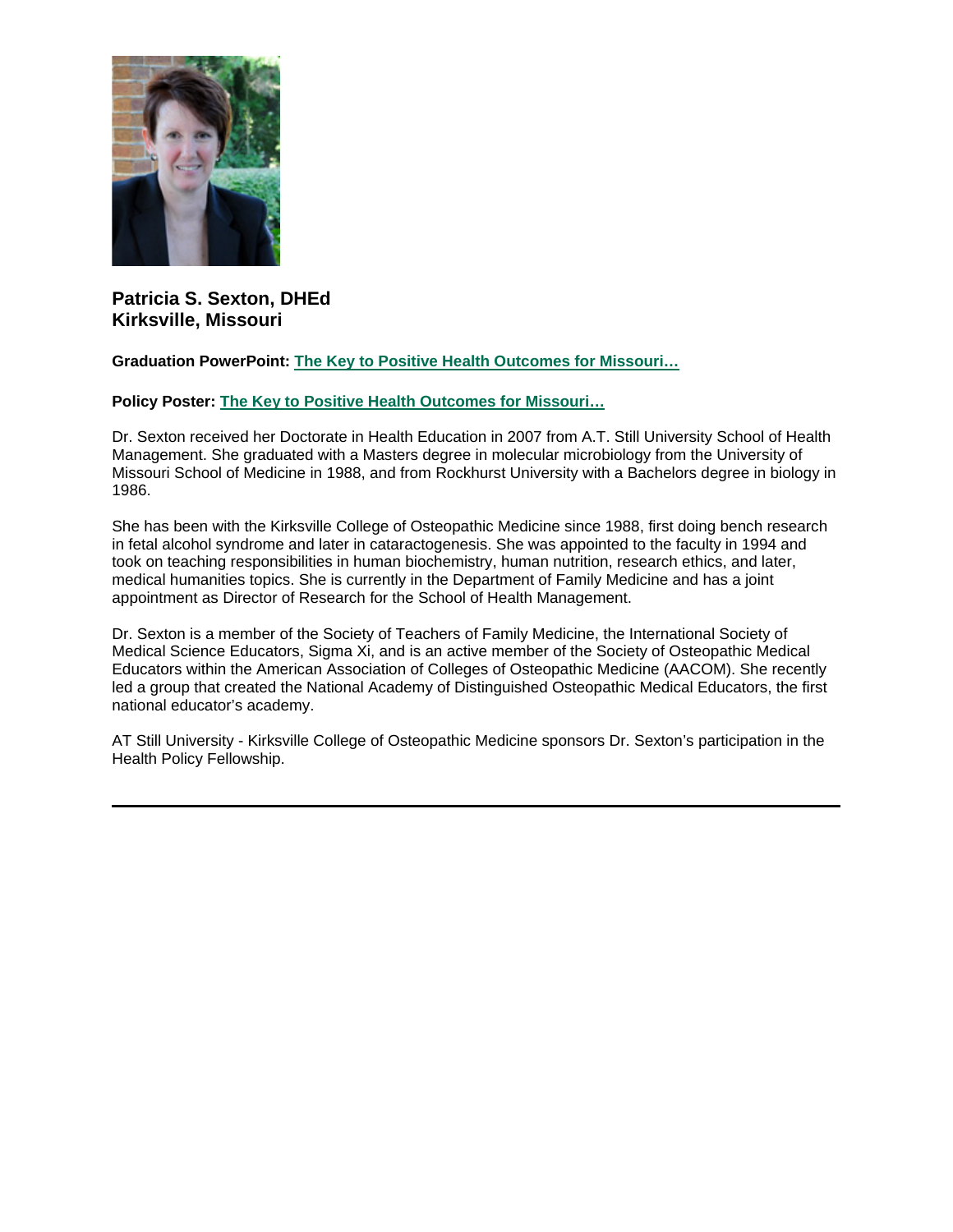

# **Gregory D. Smith, D.O., FACOFP Parker, Colorado**

#### **Graduation PowerPoint: [Graduate Medical Education Where Do We Go From Here?](https://ohio.box.com/s/rqb4dhwekuz145zv6a1hi9t5vs38ij6c)**

Gregory D. Smith, D.O., FACOFP, received his Bachelor's of Science degree from Baylor University and his Doctor of Osteopathic Medicine Degree from Texas College of Osteopathic Medicine. After completing an internship in family practice at Dallas Family Hospital, Dr. Smith completed his family practice residency in Waco, Texas. Dr. Smith also completed a fellowship in surgical obstetrics at St. Anthony's Hospital in Oklahoma City, and a U.S. Public Health Fellowship in Washington, DC. Dr. Smith pursued a Ph.D. in higher education administration from the University of North Texas as well as a Masters of Divinity from Golden Gate Baptist Theological Seminary in Centennial, Colorado. He is currently working on a Ph.D. in the field of Old Testament/Hebrew at the B.H. Carroll Theological Institute. His dedication to education truly is enhanced by his personal desire for continuing education and his love to teach others.

Dr. Smith is board certified in family practice and is a Fellow of the American College of Osteopathic Family Physicians. He is an instructor in ACLS & ALSO, as well as being Level II certified in occupational medicine. He holds memberships in multiple national and local professional organizations, including the American Osteopathic Association and the Colorado Society of Osteopathic Medicine.

Dr. Smith is currently the Associate Dean for Clinical Affairs at Rocky Vista University College of Osteopathic Medicine. Dr. Smith has taught at the University of North Texas Health Science Center, and has served as a director of Osteopathic Medical Education as the family medicine residency director at Saint Anthony in Oklahoma City. Prior to his current position, Dr. Smith served with the South Metro Fire Department, served as a regional dean for Touro College of Osteopathic Medicine and College of Osteopathic Medicine of the Pacific, and as president/CEO of OccMed Colorado.

On a personal note, Dr. Smith and his wife Melinda have been married for 27 years. He is the father of three children, Crystal, Collin and Clinton. He and his wife are also the proud grandparents of three girls. Dr. Smith has a strong faith and is an associate minister at Community of Grace Church in Centennial, Colorado. Yearly, he volunteers for international mission work. Returning from Nigeria this past February, he led a medical mission team into the bush region, seeing in excess of 300 people per day. He also has a love of sports and music - having taken twelve years of piano, and having participated in multiple sports from high school and college into his professional life. For more than thirty years he has volunteered his time coaching both baseball and football. One of his greatest passions and joys has been in coaching and watching his two sons participate at the high school and collegiate level.

Rocky Vista University College of Osteopathic Medicine sponsors Dr. Smith's participation the Health Policy Fellowship.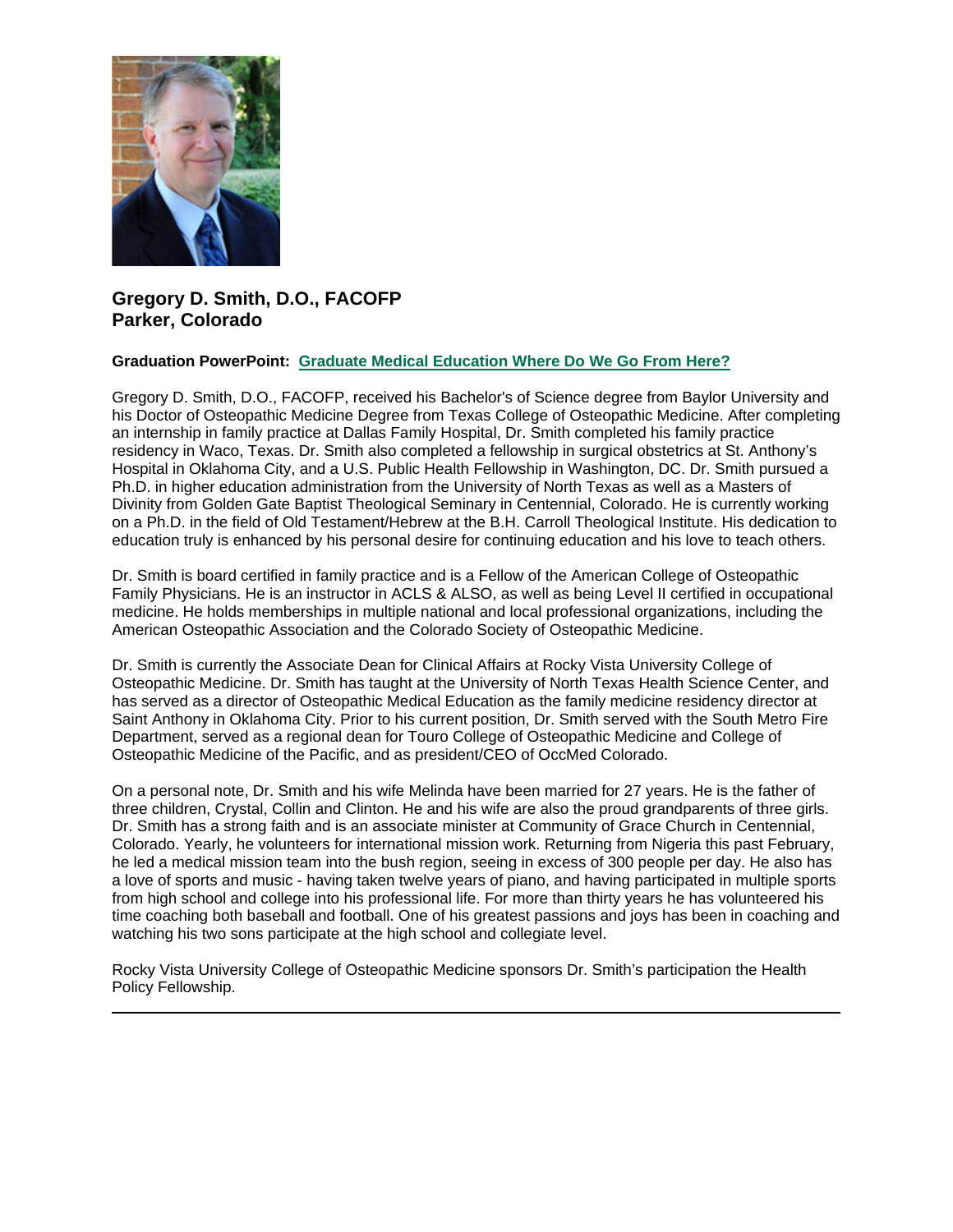

The Class of 2009 at UNTHSC-TCOM in Fort Worth, Texas. Front row: Nancy Bono, D.O.; Natasha Bray, D.O.; Trish Sexton, DHEd. Back row: Bruce Dubin, D.O., J.D., HPF Faculty; Chris Labban, D.O.; Nancy Cooper, HPF Coordinator; Anna Hayden, D.O.; Barbara Greenwald; Randi Kodroff, D.O.; Mark Notman, Ph.D.; Mark Sanders, D.O., J.D., MPH. (not pictured: Gregory Smith, D.O.)



Class of 2009 getting ready for a trail ride in Cave Creek, Arizona, February 2009.